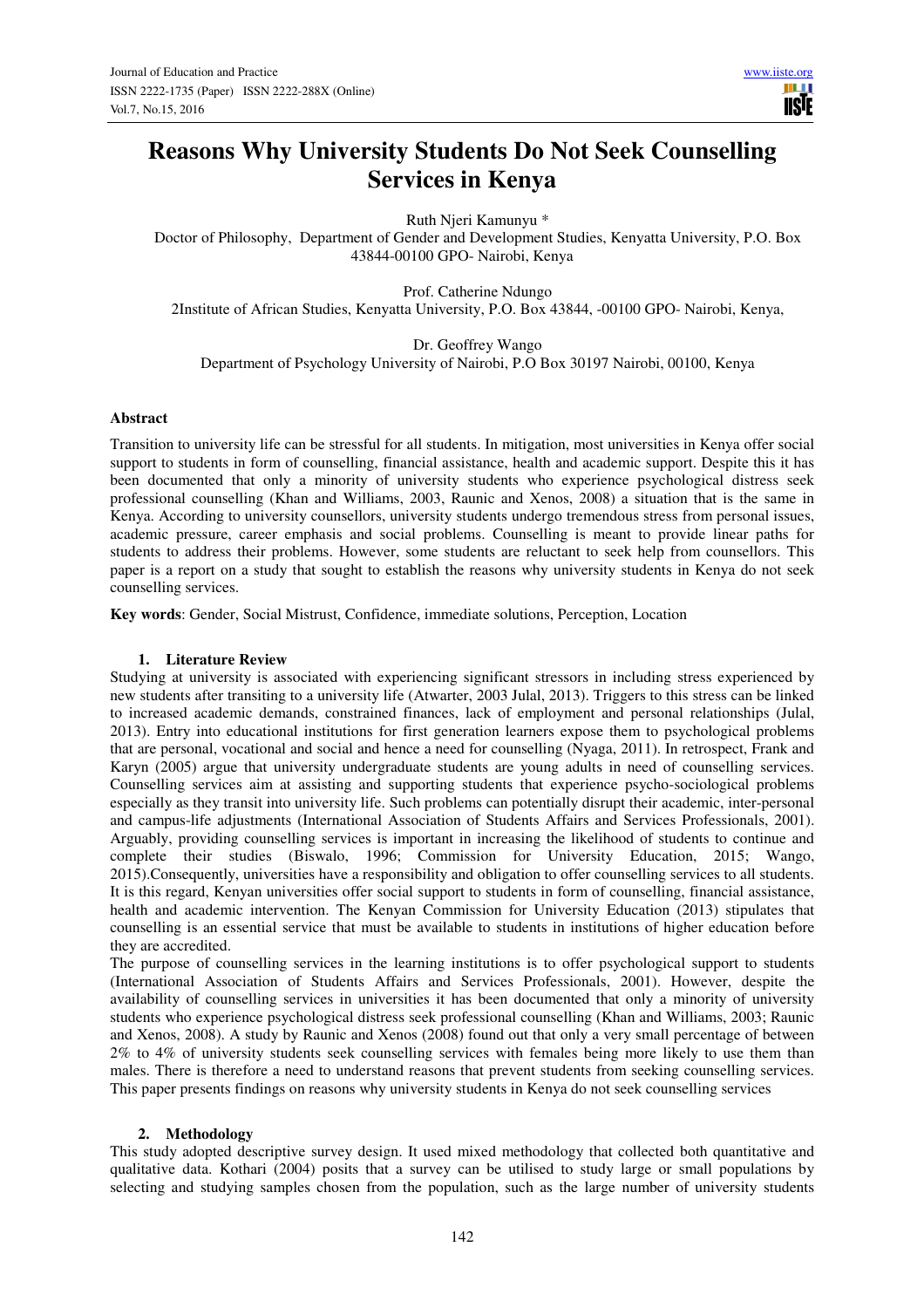involved in this study. A survey enables one to determine state of affairs as they exist, (Gall, Borg, & Gall, 2007). The target population were the 65 Universities in Kenya by 2015 (Commission for University Education, 2015). The accessible population were three universities; Jomo Kenyatta University of Agriculture and Technology; Kenya Methodist University and Mount Kenya University. Stratified, simple random and purposive sampling methods were used to sample the participants in the three universities. The sample size was 310 students and seven student counsellors. Research instruments included a questionnaires, in-depth interview schedules and Focus Group Discussion Guide. Questionnaires had sub-sections that contained a 5-point Likert Rating (LR) Scale with five statements adopted from Stephen and Smith (1991). The five choices ranged from; 'strongly agree' to 'strongly disagree. Quantitative Data was analysed using descriptive statistics while qualitative data was used to supplement interpretation of quantitative data. In this study, the chi-square test of independence was used to examine possible association between categorical variables such as whether the pattern of response on issues differed significantly for some of the statements on the subject under study. If significance was established, it implied that respondents' opinions on the statements were not the same. The instruments were piloted at one private and one public university. Reliability of questionnaires was determined through test-retest method. Pearson's Product Moment Formula was used to calculate the correlation coefficient between the tests. The test retest scores showed a correlation coefficient of 0.93 for counsellors and 0.89 for students which indicates that the instruments were highly reliable.

## **3. Results and Discussions**

The following section discusses the results

## *3.1 Reasons why Students do not seek Counselling Services*

The study sought to find out the reasons why students in the universities do not seek professional counselling services yet the services were available free of charge. The study established that a large number of students in the universities failed to seek counselling from counsellors due to a variety of reasons. These reasons are discussed in the section below and summary shown in table 1 below.

| Responses                         | Counsellors |       |       | <b>Students</b> |  |
|-----------------------------------|-------------|-------|-------|-----------------|--|
|                                   | $M\%$       | $F\%$ | $M\%$ | $F\%$           |  |
| <b>Gender of Counsellors</b>      | 14          | 16    | 21    | 26              |  |
| Social Mistrust                   |             | 14    | 10    | 13              |  |
| Lack of Confidence in Counsellors |             | 14    |       | 3               |  |
| Confidentiality level of Issues   | 14          |       |       |                 |  |
| Peer Pressure                     |             | 14    | h     | Q               |  |
| Seek help from significant others | 14          |       |       |                 |  |
| <b>Total</b>                      | 42          | 58    |       | 57              |  |

## **Table 1 Reasons why Students do not Seek Counselling Services**

## **3.1.1** *Gender of Counsellor*

Table 1 shows that on gender of the counsellor, two counsellors (14% male, 16% female) and 90 students (21% male, 26% female) identified gender of the counsellor as a key reason that makes students fail to seek counselling services. For instance, male students do not seek help for masculine related issues from female counsellors lest they are seen as 'weak' or 'unable to cope' with issues. This can be attributed to their socialization process where males are socialized to believe that they are strong (O'neil, 2006). This study noted that there was a gender difference in attitude toward seeking counselling services among university students in which the female student is more positive than the male student and which corroborated with findings from Nelson (2003). It also corroborated with views from Speight and Vera (1997) who explored the actual importance of the similarities between the counsellor and the client giving advantages whenever the client and counsellor share similarities like gender and ethnicity. This is in line with the social learning theory that provided the foundation for this study. In addition few female students would seek menstruation problems from male counsellors.

# *3.1.2 Social Mistrust*

The results also show that social mistrust took second position with 14% counsellors and 23% students agreeing that it's a reason that makes them not to seek counselling services. A discussion with the students elicited varying feelings that showed how they mistrusted counselling services. The study showed that students used counsellors to get help and understanding for their problems but whether this worked or not depended on how genuine the counsellor was, how able the student was to speak about their problems and the relationship between the two. Some of the students considered seeking help from counsellors as a waste of time since they have their own ways of resolving problems. This corroborated well with the Person Centred Theory adopted in this study.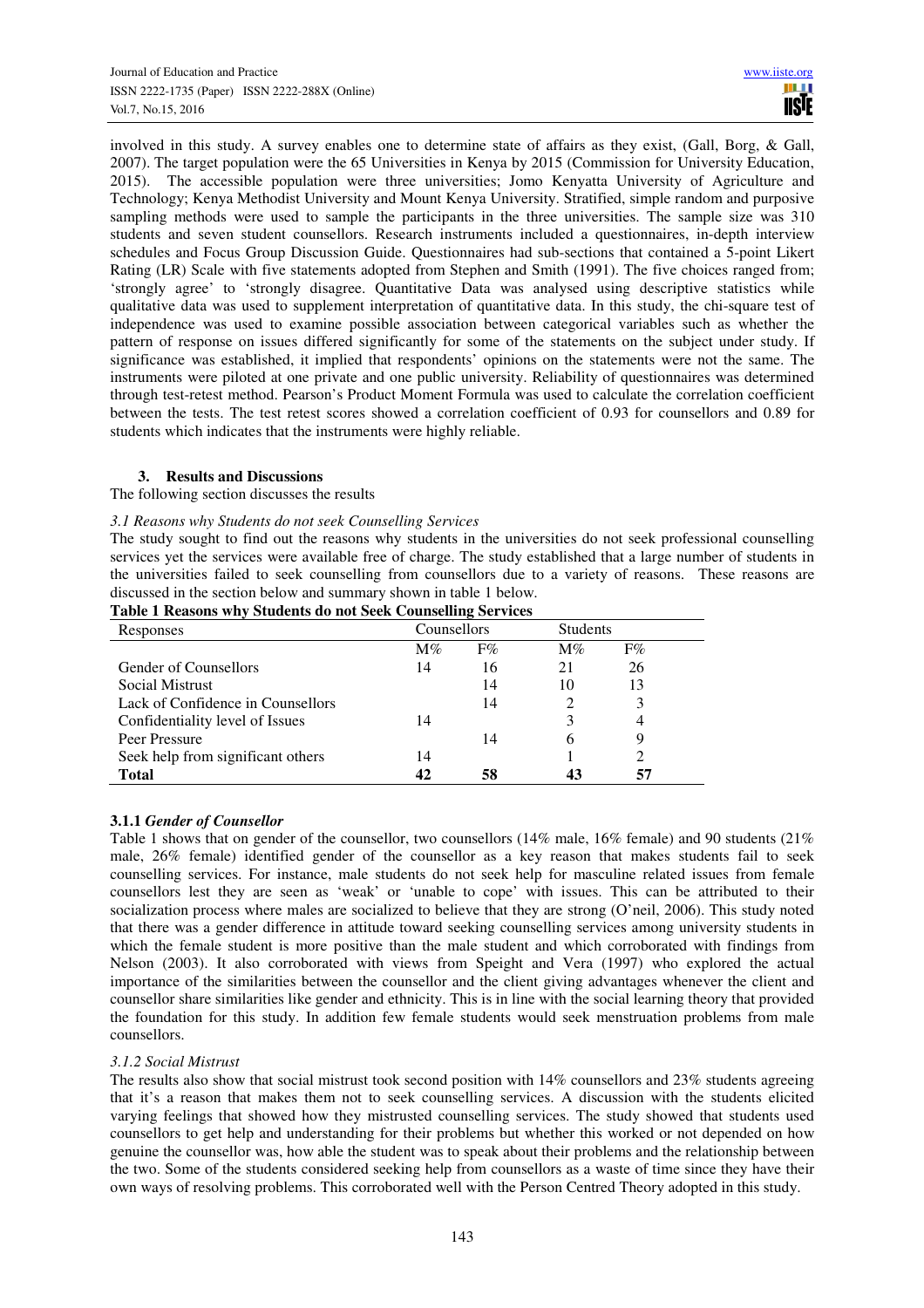# *3.1.3 Lack of confidence in counsellors*

Others cited confidentiality level of issues (14% counsellors, 7% students), peer pressure (14% counsellors 15% students) and help from significant others and the internet (14% counsellors, 3% students). Confidentiality is essential since it helps the client to trust the privacy of their revelations to the counsellor and it enhances the counselling relationship. Students explained that some of the counsellors occasionally make students' issues public and thus those who are affected feel disillusioned since confidentiality as a cardinal skill in counselling is not adhered to by such counsellors (American Counselling Association, 2014; Bond, 2009). Students expressed fear of being labelled in a negative way. As a result, students with counselling issues feared being used as 'examples' by lecturers when teaching.

## *3.1.4 Lack of immediate solutions*

Lack of immediate solutions for some problems such financial issues was cited as a reason why some students could not seek counselling services. Consequently, this made them either to look for alternative ways of solving their problems or they kept those issues to themselves. In retrospect, King and Wheeler (1999) indicate that when timely, a brief period of counselling is often sufficient to get students "back on track". However, if they have to wait long for help, they will give up and withdraw. Thus Rana (2000) emphasizes that counselling services that are accessible when students want and need them are much likely to be effective than that which is available weeks later.

## *4.1.5 Location of the Counselling Centre*

Several students voiced concern about friends seeing them entering the counselling centre. "My friends will think I am crazy" was the way one summed it up. This implied that the potential for devaluation of the self in the eyes of others was a major source of anxiety among the students. This also suggests that the counselling room was not appropriately located. A university counsellor described students walking past the office door several times before finally entering and recommended having the counselling centre next to the health centre so that the students' reason for entering the building would be uncertain.

## *3.1.6 Perception of the Students*

Perception was another reason in that some students claimed that counselling was for lower level students, not university students. Other reasons related to perception that made students' underutilize university counselling services included; perceived self-sufficiency, denial as a coping style, unwillingness to discuss personal problems and lack of knowledge about counselling services. Others attributed their failure to seek counselling services to being 'shy' and therefore unable to disclose to counsellors some very personal issues. In addition, tight academic schedules for students with psychological issues meant that students have little or no time left for counselling. Consequently, students seek answers to 'fix' their problems from significant others, fellow students, peers and the internet..

#### **4. Summary**

The gender of the counsellor is a key reason that makes students fail to seek counselling services. The study also shows that whether counselling services worked or not depended on how genuine the counsellor was, how able the student was able to speak about their problems and the relationship between the two. The study also revealed confidentiality and confidence in counsellors is a concern since students explained that some of the counsellors occasionally make students' issues public and thus those who are affected feel disillusioned. The study further revealed that lack of immediate for some problems such as those related to finances made students either to look for alternative ways of solving their problems or they kept those issues to themselves. Potential for devaluation of the self in the eyes of others was a major source of anxiety among the students who worried about the thought of peers who saw them enter the counselling centre. Perception was another reason in that some students in which reasons such as thoughts that counselling was for lower level students, perceived self-sufficiency, denial as a coping style, unwillingness to discuss personal problems and lack of knowledge about counselling services were cited.

#### **5. Conclusion**

The study showed that both male and female students are faced with many counselling issues such as academic, psychological, social, personal, economic, health, physical, vocational and spiritual. However, there are several reasons that prevent students from seeking counselling services. The study revealed these reasons to be gender of the counsellor, social mistrust in the counselling service, lack of confidence in the counsellors, location of the Counselling Centre, location of the counselling centre and perception of the Students.